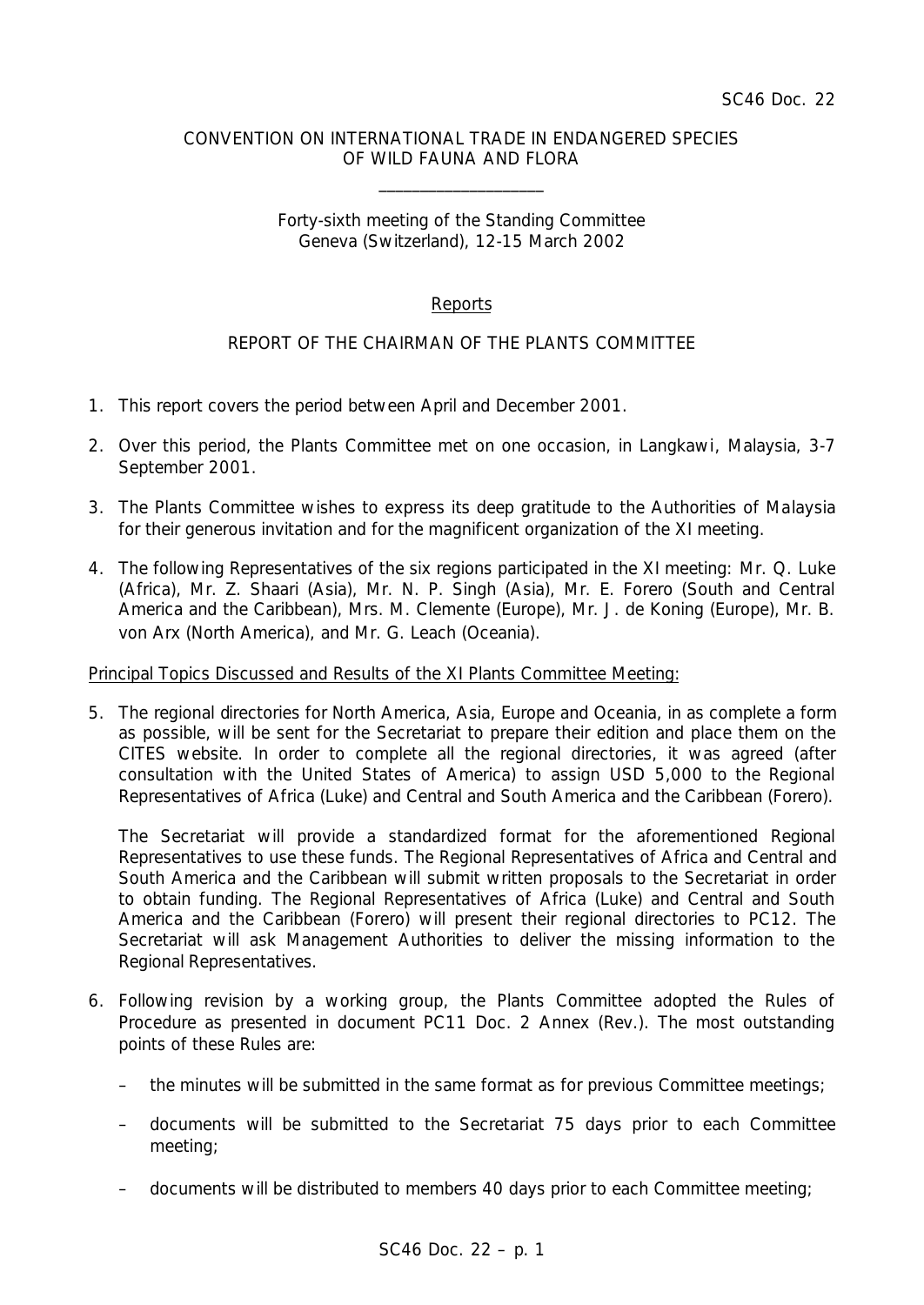- the role of Alternate Representatives.
- 7. The Plants Committee reviewed its functions as defined in Decision 11.110. The less realistic functions were eliminated. The need to contact non-party Countries to CITES was reiterated. These revised functions will be included in the Chairwoman's report to the CoP, proposing amendments to Decision 11.110.
- 8. Follow-up on Decisions from CoP11.

#### *Guaiacum sanctum*

The project should continue with a survey of the Mexican population. Mexico will present a budget estimate to TRAFFIC and to the Secretariat before the end of the meeting, as well as an official proposal to the Secretariat at the end of the month of September. TRAFFIC will attempt to obtain funds to totally or partially support a population survey.

#### *Aquilaria* spp.

The document by the working group on this subject was approved and adopted.

- 9. Technical Proposals for the 12th Meeting of the Conference of the Parties
	- 9.1 Harvesting Techniques of *Galanthus* in Georgia

The Regional Representatives will act as co-ordinators to collect information on various plant production processes.

The Vice-Chairman of the Plants Committee will contact the Secretariat to establish a means of exchanging information and co-operating with the Animals Committee.

The authorities of Georgia and the Secretariat will attempt to reach a solution on the source code to be used on export permits for *Galanthus woronowii*.

It was agreed that bulbs presently harvested from agricultural fields should be considered as being of wild origin.

The Plants Committee encouraged continued co-operation between Germany and Georgia, as well as any assistance from other countries regarding sustainable management and harvest of *Galanthus woronowii*.

The text prepared by the Regional Representatives of Central and South America and the Caribbean (Forero) and Oceania (Leach) was approved to be included in the summarized report.

9.2 Decision 11.155

Compile information on the various production systems, source codes for forestry techniques and certification of sustainably managed forests, so as to be compatible with a scientific approach to making non-detriment findings.

Prepare a document to be submitted for consideration at the next Plants Committee meeting.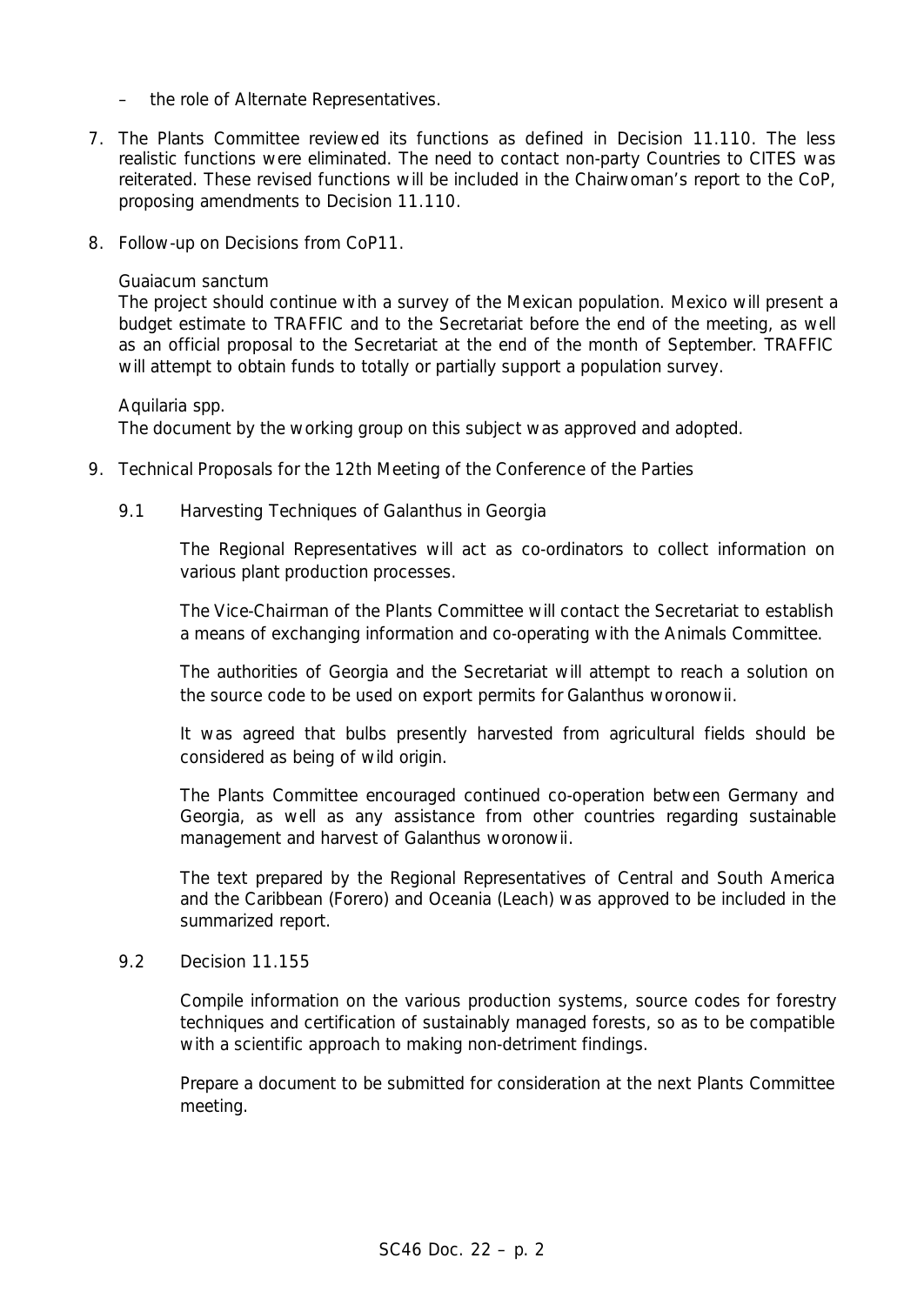9.3 Standard Exemptions for Appendix-II Plant Species

The Committee approved the text proposed on standard exemptions for plant species. The United States of America and the Secretariat will bilaterally study the concerns expressed about the revised text on flasked seedlings.

9.4 Definitions of the Technical Terms Used in the Annotations

Germany, Colombia, Spain, the United States of America and France will jointly prepare a document that will be presented at the next Plants Committee meeting.

France will be in charge of co-ordinating this task.

9.5 Exemptions for Flasked Seedlings

No urgent need was found to change the text of the exemptions in force.

9.6 Exchange of Scientific Herbarium Specimens of Certain Plant Taxa Listed in Appendix II

The Committee did not support the proposal to establish an additional mechanism for exchanging herbarium material and encouraged the use of the system currently in force for registering scientific institutions.

- 10. Species Proposals for the 12th Meeting of the Conference of the Parties
	- 10.1 De-Listing of Leaf-Bearing Cacti (Pereskioid y Opuntioid Cactaceae)

Draft Proposal Presented by Switzerland and Comments by Mexico

The Plants Committee recommended postponing the proposal until co-operation between the Range States and Switzerland could be renewed.

- 11. Significant Trade in Plants
	- 11.1 Problems and Inconsistencies in Resolution Conf. 8.9 (Rev.) and Decision 11.117

Consolidation of related resolutions and decisions on the significant trade review process.

Establishment of a working group to perform in conjunction with the working group created by the Animals Committee.

11.2 Implementation of Resolution Conf. 8.9 (Rev.) (cf. Decision 11.117)

11.2.1 Trade in Plants from Madagascar

The Plants Committee supported the draft proposal.

The Plants Committee recommended that – if possible, depending on the availability of funds – *Prunus africana* and medicinal plants should be studied when the project begins.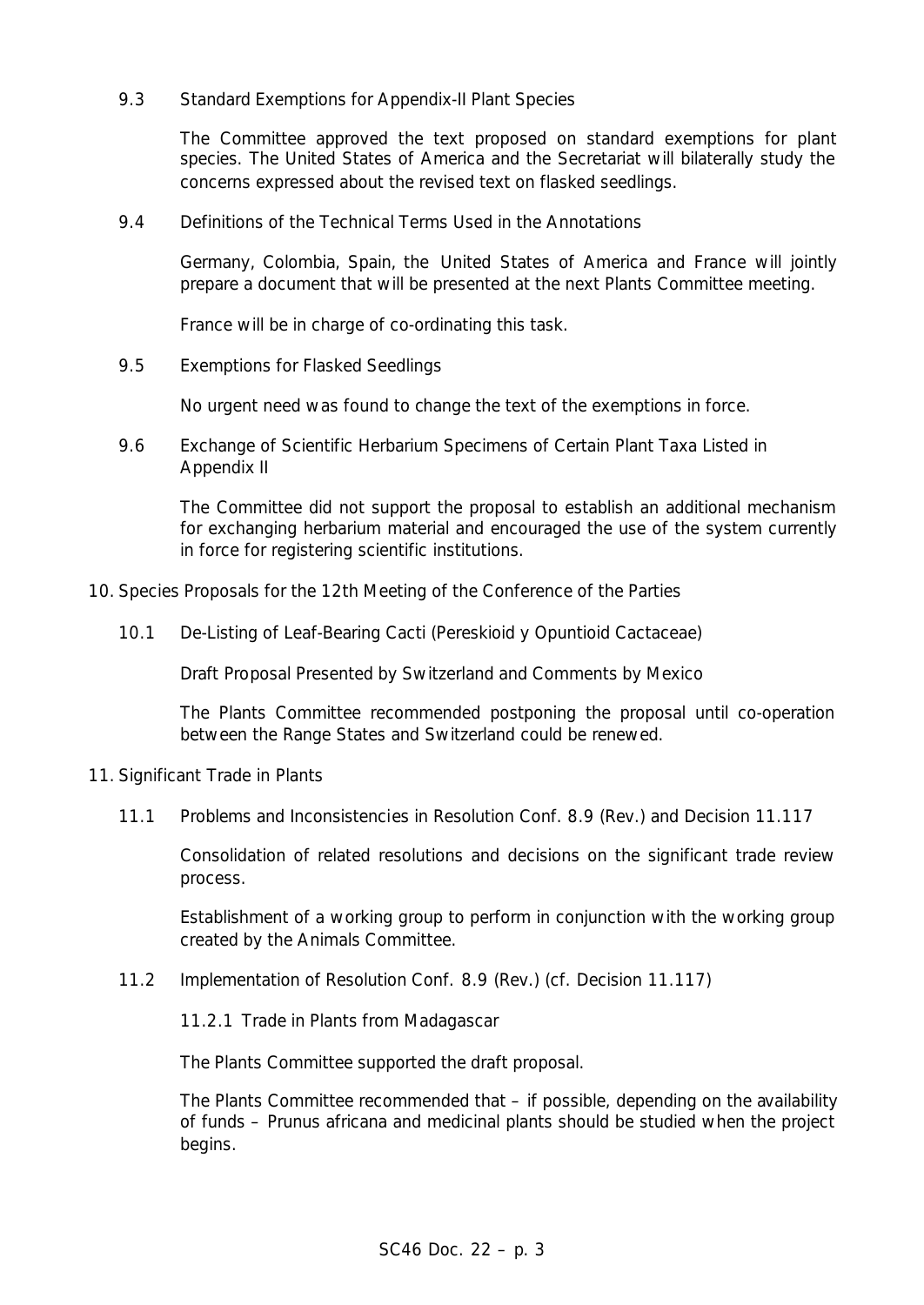# 11.2.2 Cycads

The Plants Committee supported the concept outlined in PC11 Doc. 11.2.2. However, it recognized that the process should be divided into phases to facilitate implementation.

# 11.2.3 Selection of Taxa for Review

A working group was set up to offer guidance on possible taxa to be selected for review. The working group presented a list of taxa. The Secretariat will examine this list, in consultation with the UNEP-WCMC and pertinent experts. Having done this, the Secretariat will consult with Committee members to establish priorities for taxa that should come under review. The Secretariat will then begin the Significant Trade Review Process for the selected taxa.

# 12. Medicinal Plants

# 12.1 Trade in *Prunus africana*

The Regional Representative of Africa (Akpagana) supported the concept outlined in Doc. PC11 Inf. 9, but he said further information was necessary to offer an overall view of the situation.

# 12.2 Possible Future Activities

The Plants Committee supported Doc. PC11 Inf. 10, presented solely for information. The Secretariat will attempt to obtain external funding for the proposal briefly described therein.

# 13. Review of the Appendices

# 13.1 Review of Orchidaceae spp.

Consensus was expressed on the difficulty of approaching the long list of orchid genera presented in Doc. PC11 13.1, and it was decided to maintain the entire family in the Appendices.

A working group will carry out a similar process to that which led to the preparation of the list of Cactaceae commonly known as "supermarket plants," which are presently exempt from the provisions of the Convention

The United States of America and the representative of the *American Orchid Society* (AOS) will prepare a proposal for the next Plants Committee meeting.

# 13.2 Appendix-I Cactaceae

Switzerland and Mexico will jointly prepare a new document.

The Regional Representative of South and Central America and the Caribbean, (Forero) will contact Bolivia, Brazil and Paraguay to ask their opinions.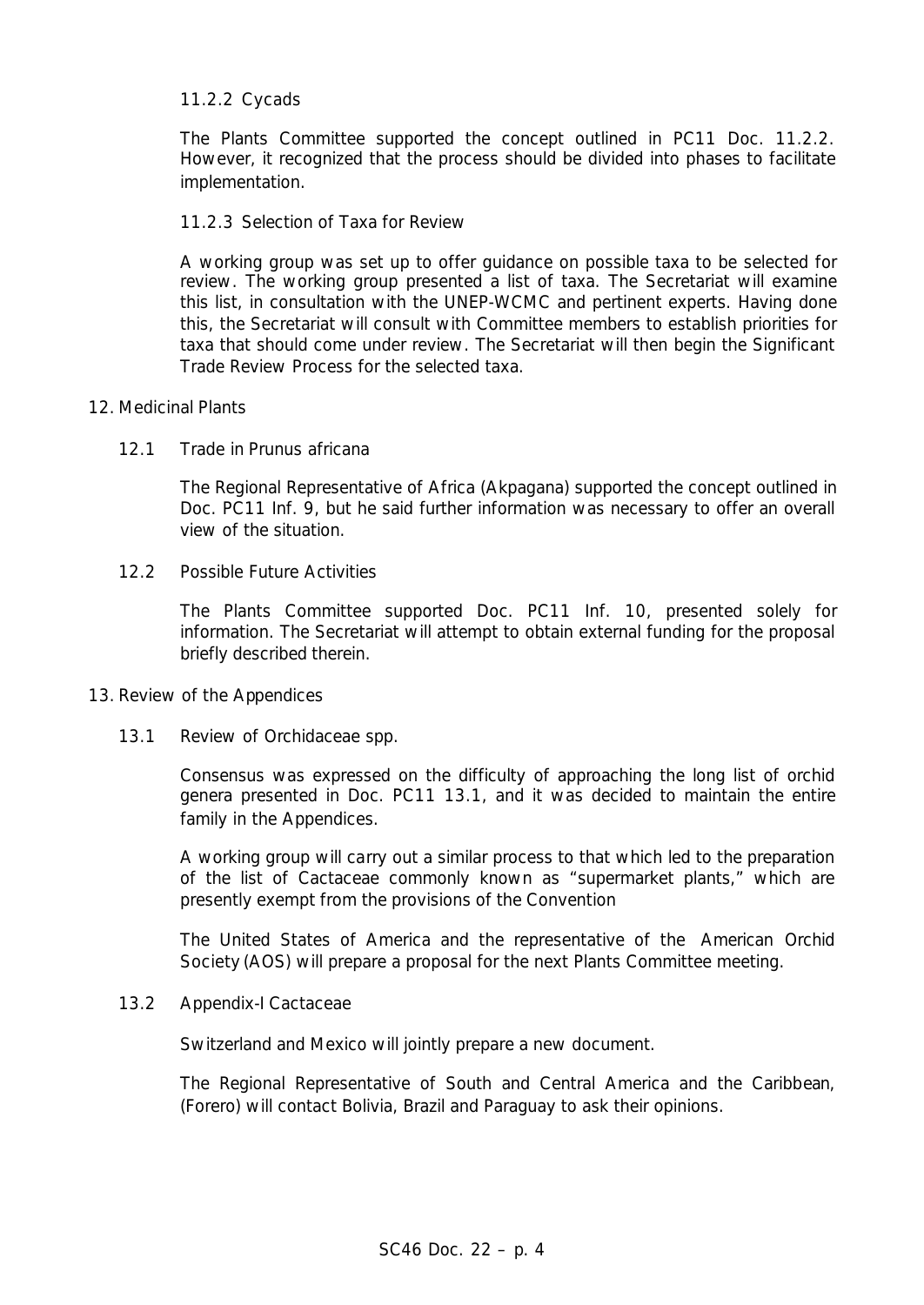# 13.3 Tree Species (Decision 11.116)

All Parties and observers will give updated data to the Regional Representative of Europe (de Koning). *Gonostylis* spp. and *Cedrela odorata* will not be included in the report to be presented at CoP12.

# 14. Checklist and Nomenclature

# 14.1 *Bulbophyllum*

Austria will prepare a detailed proposal on the second phase of the project for presentation to PC12, with an attempt to obtain funding.

# 14.2 Nomenclature of *Cedrela odorata*

The Chairwoman will send the conclusions shown in paragraph 8 of Doc. PC11 14.5 to the Management Authority of Argentina.

14.3 PC11 Inf. 18: A Preliminary Review of the Application of the Convention to Fungi

The Vice-Chairman of the Nomenclature Committee and the Secretariat will prepare a document asking the CoP to adopt a decision on whether the word "flora" covers Fungi and Plantae.

# 15. Strategic Planning

The Chairwoman and the Vice-Chairman will take note of the ideas expressed by all participants and prepare a new document for presentation to PC12.

16. Guidelines for Transport of Live Plants

The Vice-Chairman, probably in collaboration with the Secretariat and Dr. Irina Sprotte, will contact the IATA regarding guidelines for air transport of live plants.

The Vice-Chairman will study the guidelines presented in the light of comments formulated during the meeting.

It was agreed that the guidelines would not constitute regulations; in other words, they would not be considered obligatory.

# 17. Tree Species Evaluation: Progress Report by the Netherlands

All Parties and observers will give updated information to Harriet Gillet of the UNEP-WCMC (including data on *Gonostylus* spp. and *Cedrela odorata*).

# 18. Training Initiatives

18.1 Standard Slide Package: Progress Report

The updated slide package will be published immediately following CoP12.

The updated slide package will be placed on the website of the Scientific Authority of the United Kingdom, with a link to the Secretariat's website.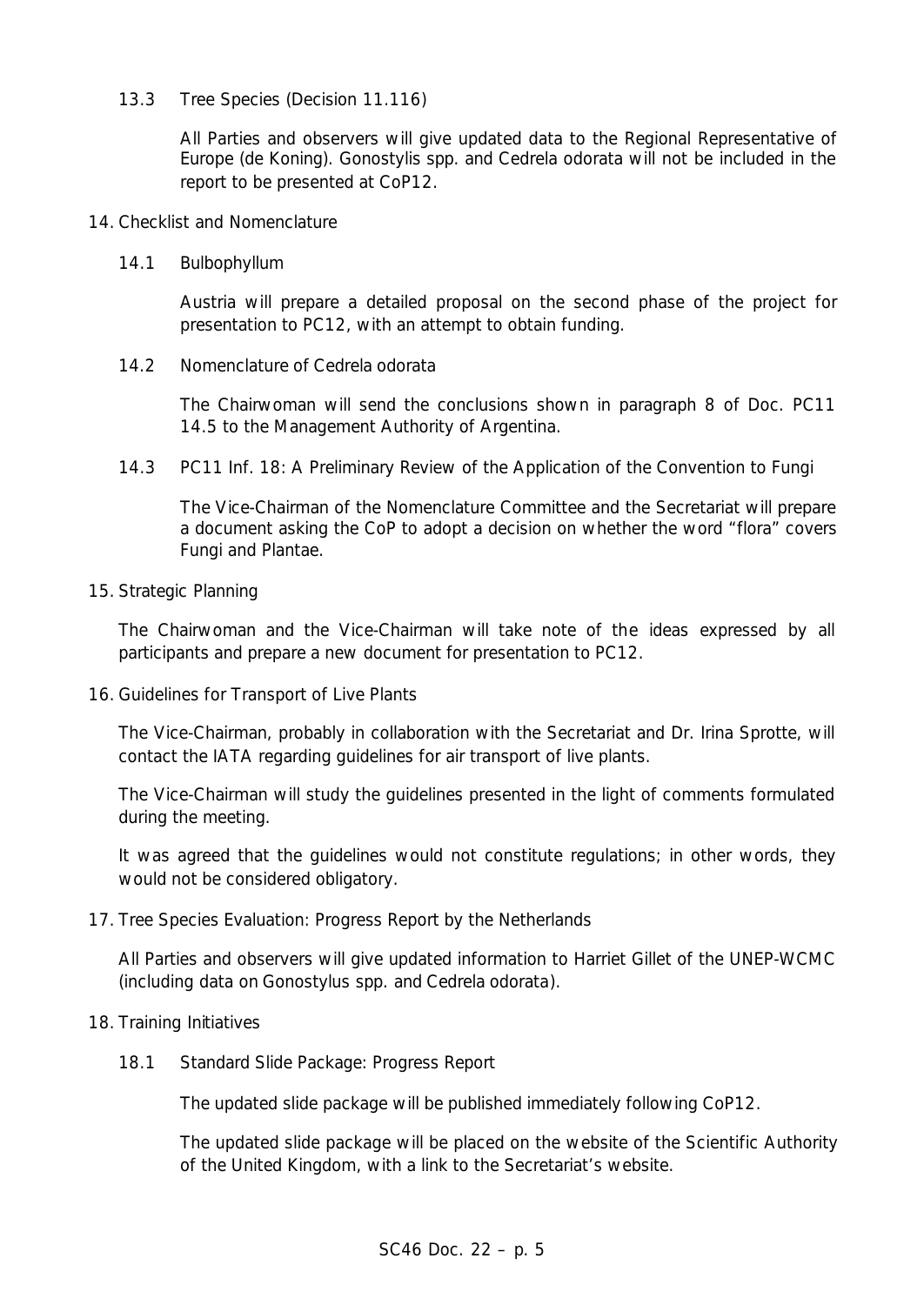New slide packages will be prepared as printed copies and CD-ROMs, the numbers of which are yet to be determined.

Examples of training exercises will be sent to the Scientific Authority of the United Kingdom.

# 19. Trade in Mexican Cacti

19.1 Trade in Seeds of Cactaceae Included in Appendix II

Mexico, along with Austria and the United States of America, will prepare a proposal for sustainable harvest and artificial propagation of seeds. In this proposal, the necessary funds and the source of funding will be indicated.

The Czech Republic will send Mexico information on the cactus species grown there, and on the origin of these plants.

19.2 Cactus Sales through the Internet

Mexico will continue with their study and give updated information to the pertinent Parties.

20. Review of the Genus *Taxus*

China, the United States of America and India, in collaboration with France, will prepare a document covering the recommendations formulated in paragraphs 20 – 22 of Doc. PC11 Doc. 22.

The Plants Committee recognized that the subject of *Taxus* and trade in its finished products is a matter which gives cause for great concern.

21. Time and Venue of the 12th Plants Committee Meeting

The Plants Committee accepted the Netherlands' Management Authority's kind invitation to hold the next Plants Committee meeting in Leiden, the Netherlands, from May 13 to 17, 2002. The Plants Committee is deeply grateful for this invitation.

- 22. Any Other Business
	- 22.1 Relationship between *ex-situ* Breeding Establishments and *in-situ* Conservation Programmes (Decision 11.102)

The Plants Committee agreed to support the process established by the Secretariat.

A representative of each region will collaborate in this process and collect information on a regional scale, particularly from Management Authorities.

22.2 Report on the Global Strategy for Plants (CBD)

The Plants Committee members, Parties and other observers will send comments about the document on the CBD to the Chairwoman by early October, at the latest.

22.3 Annotation to *Cistanche deserticola*

No measures were adopted.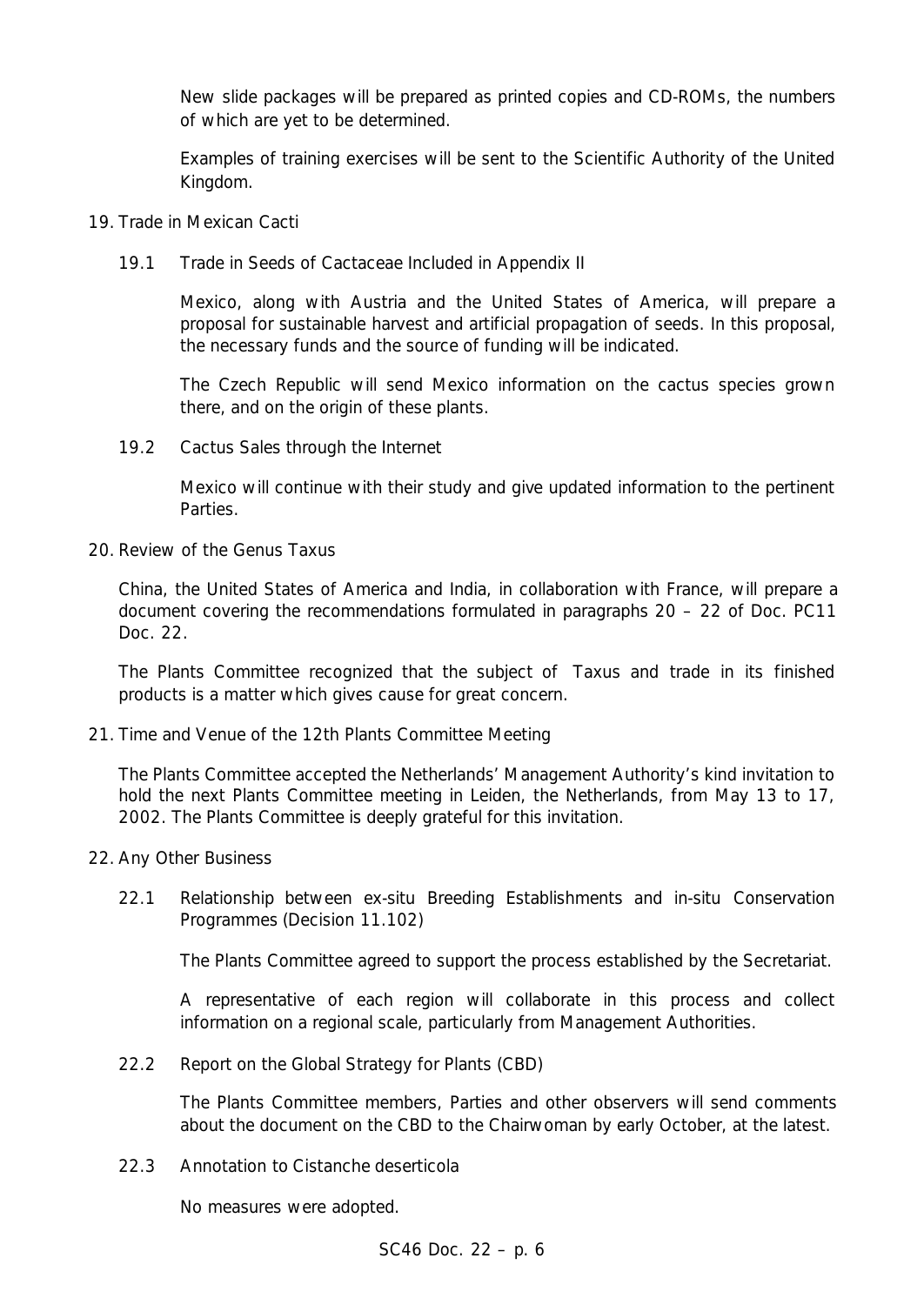22.4 Illegal Trade in *Paphiopedilum* spp.

The United States of America, the United Kingdom and the Secretariat will jointly prepare a document for the next Plants Committee meeting.

22.5 Implementation Issues Related to Appendix-III Timber Species

The Plants Committee recommended that Parties bring this topic to the attention of the Standing Committee.

# Other Meetings and Tasks Performed:

- 23. The Chairwoman participated in a Chairmen's Meeting held in Geneva in April 2001, with the intention of preparing Notification 2001/037. At this meeting, Annex 5 was excluded, as it would be discussed at the second Criteria Working Group (CWG) meeting to be held afterwards, in May.
- 24. Messrs. von Arx, Luke, Leach, Singh, de Koning and Forero acted as experts at the second CWG meeting held in May, in Siguenza, Spain.
- 25. The Chairwoman prepared a final report, presented in a separate document for the 46th SC meeting, in compliance with Decision 11.2 on the review of criteria to amend Appendices I and II.
- 26. The Chairwoman participated in the ad hoc Working Group meetings prepared by the World Plant Conservation Strategy, which will be presented at the next CBD CoP meeting.

#### Plants Committee Budget

27. The CITES Secretariat has provided data on the expenditures necessary for holding the XI Plants Committee Meeting. These were as follows:

|                                                                                                                               | <b>CHF</b>   |
|-------------------------------------------------------------------------------------------------------------------------------|--------------|
| Logistics costs for the meeting inclusive of interpretation                                                                   | 48,142       |
| Rapporteur for the meeting                                                                                                    | 8,592        |
| External translation of documents                                                                                             | 20,174       |
| Travel expenses and per diems for PC representatives                                                                          | $20,584$ (*) |
| Staff travel                                                                                                                  | 15,886       |
| <b>TOTAL</b>                                                                                                                  | 113,378      |
| Travel Expenses for the Representatives of Europe and North America were funded by the contributions from Spain, the<br>$(*)$ |              |

*Netherlands and Canada, respectively.*

# Regional Representation

# 28. Africa

Directory for CITES authorities: Since the last PC meeting, the African Representatives (Mr. Luke and Mr. Donaldson) have been compiling a list of CITES authorities and plant specialists for CITES-listed taxa for the African region.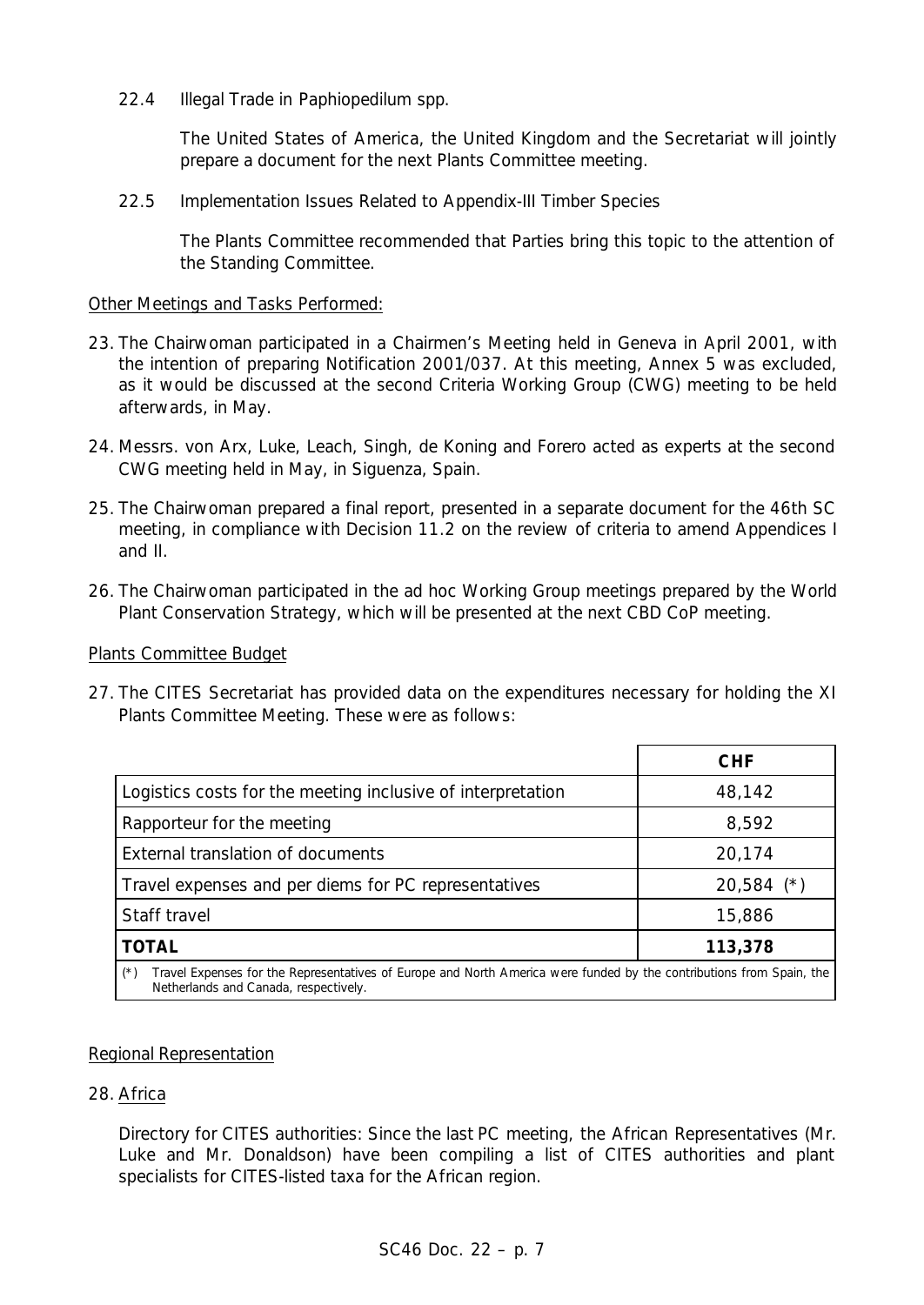Currently there are 144 entries in the CITES plants' experts database. The task is to update and acquire new contacts; i.e., names and contacts of new plant experts. To achieve this we have started by confirming and updating the existing contacts that are already in the database by:

- Contacting those experts who are on email and requesting them to update their existing information, i.e. Addresses, Area of Expertise and so on.
- Contacting those experts who do not have email access, by either fax or regular mail and asking them to do the same as above.
- In case all the above are non-existent or non-functional for an expert we will resort to the last method which will be by the use of telephone.

To include or to find new contacts who are not in the database we have currently been;

- Obtaining contacts from the CBD (Convention on Biological Diversity) Africa Database and obtained a list of Focal Points from whom we have sent emails and will send letters by regular post where email is not available requesting them to forward any names and contacts of people whom they think we can contact and who may be able to be included in the database. (So far we have sent out 73 emails and we are awaiting their responses).
- We are also looking for contacts from other databases for example the IFAD and ECOSA databases and which we shall embark on in the coming year.

The response has not been very positive so far, as of now we have only received two confirmations from the emails we have sent so far, this we view could be due to the Festive season that we are in and thus most people are either out on vacation from their places of work or have just decided to take a break. We therefore have to wait until 2002 to be able to get a better response when people are back at work.

The Representatives thanks deeply the support of the UNEP HQ, in Nairobi, in allowing the e-mail use free of charge and pointed out the long delay in arranging the contract with the Scientific Authority (National Museums of Kenya) and, by the beginning of the Christmas holiday, no money had yet been received in spite of the work is going ahead.

Mr Luke has pursued to activate the Article VII (6) exemption for scientific material containing Cites II species being exchanged by NMK with other scientific institutions. The labels have designed in July, and approved by the MA of Kenya.

Mr. Donaldson has co-ordinated a programme to review the status of several CITES-listed species in southern Africa. Funding was obtained from the British Cactus and Succulent Society to review the status of five Appendix 1 Aloe species from Namibia, South Africa and Lesotho (A. albida, A. pillansii, A. polypylla, A. thorncroftii, A. vossii). The revised data show that all five species are more abundant than was previously thought, but they are all still classified as threatened under the IUCN classification. A report on succulent trade by TRAFFIC-South Africa indicated that there was still trade in wild-collected plants for all the species except A. thorncroftii. Based on these assessments, there appears to be general consensus that A. thorncroftii should be downlisted to Appendix 2 but the other four species should remain in Appendix 1.

Other issues in the southern African region that are being investigated are the status of various cycad species (Especially *Stangeria eriopus*).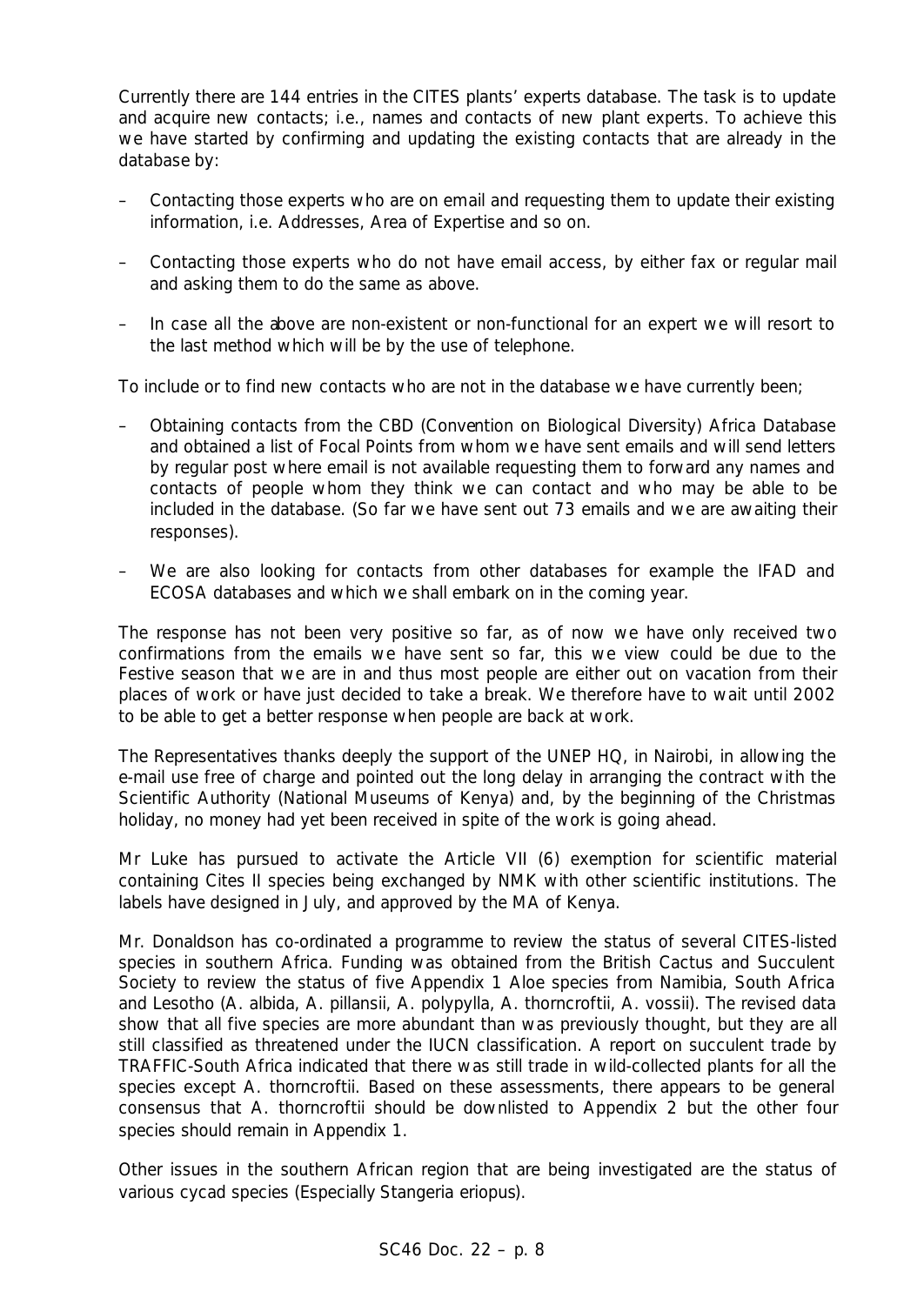Report on Harpagophytum: Decision 11.11 of the last Conference of the Parties required range states and importing countries to supply information on status and trade in Harpagophytum. The last PC meeting decided that the African representative should compile a report for the next CoP based on the available data. With funding from the CITES Secretariat and the National Botanical Institute in South Africa, a consultant has been appointed to source and synthesise all the existing information. Letters have been sent to the range states of H. procumbens (Botswana, Namibia, South Africa)and importers (Germany) requesting information. Additional information on wild populations and trade has been obtained from CRIAA (Namibia), German researchers, and various NGOs. CRIAA is organising a workshop with all stakeholders in late February 2002 and the outcomes of this workshop will be included in the report.

#### 29. Central and South America and the Caribbean

As decided at the Plants Committee meeting in Malaysia, one of the Representatives of the region – Enrique Forero – submitted an application to the CITES Secretariat for USD 5,000. These funds were required to prepare the Directory of CITES Management Authorities and Scientific Authorities for Plants, as well as of plant specialists that could be of interest for CITES in the region.

The project began on October 15, 2001, and it is expected to last six months, until April 15, 2002. The objective is to ensure presentation of the Directory at the Plants Committee meeting in Leiden, in May 2002. An assistant, the biologist Tania Tibaduiza, was hired in October, and she started working immediately.

The first part of the funding (USD 4,000) was received in the month of November. The second part will be received upon delivery of the final report. A partial report must be submitted on January 15.

A provisional directory was prepared based on information from various sources. This included data available in the office of the Regional Representative, with valuable aid from the Colombian Management Authority (Ministry of the Environment) and the National University of Colombia Institute of Natural Sciences (a member of the Scientific Authority). The CITES directory on the Internet was consulted, and the official directory, on paper, was received from the CITES Secretariat. The Directory prepared by the Representative of Europe (Mrs. Clemente) was also available, as were suggestions from the Representative of North America (Mr. von Arx). After collecting this data, e-mail and fax messages were sent to all the addresses in our possession at the time, requesting corrections and updates of this initial information. A very simple, two-page questionnaire was also attached, for the purpose of not only confirming information, but of obtaining new data, particularly regarding specialists on groups of plants of interest for CITES in each country of the region.

The response has been very positive. Only seven countries in the region have yet to answer, but efforts are being made to reach their CITES authorities in different ways. We have just recently established contact with Paraguay and Brazil, two of the countries that had not answered. Belize, Guyana and several Caribbean islands have still not answered. The alternate representative, Dora Ingrid Rivera, was asked the favour of verifying information on Costa Rica. We are awaiting her answer.

We now have up-to-date, reliable information on the management authorities of most countries. In many cases, we have also obtained information on the scientific authorities. In some cases, we have names of specialists as well. The difficulty here is to obtain e-mail addresses for these specialists and this task is our top priority.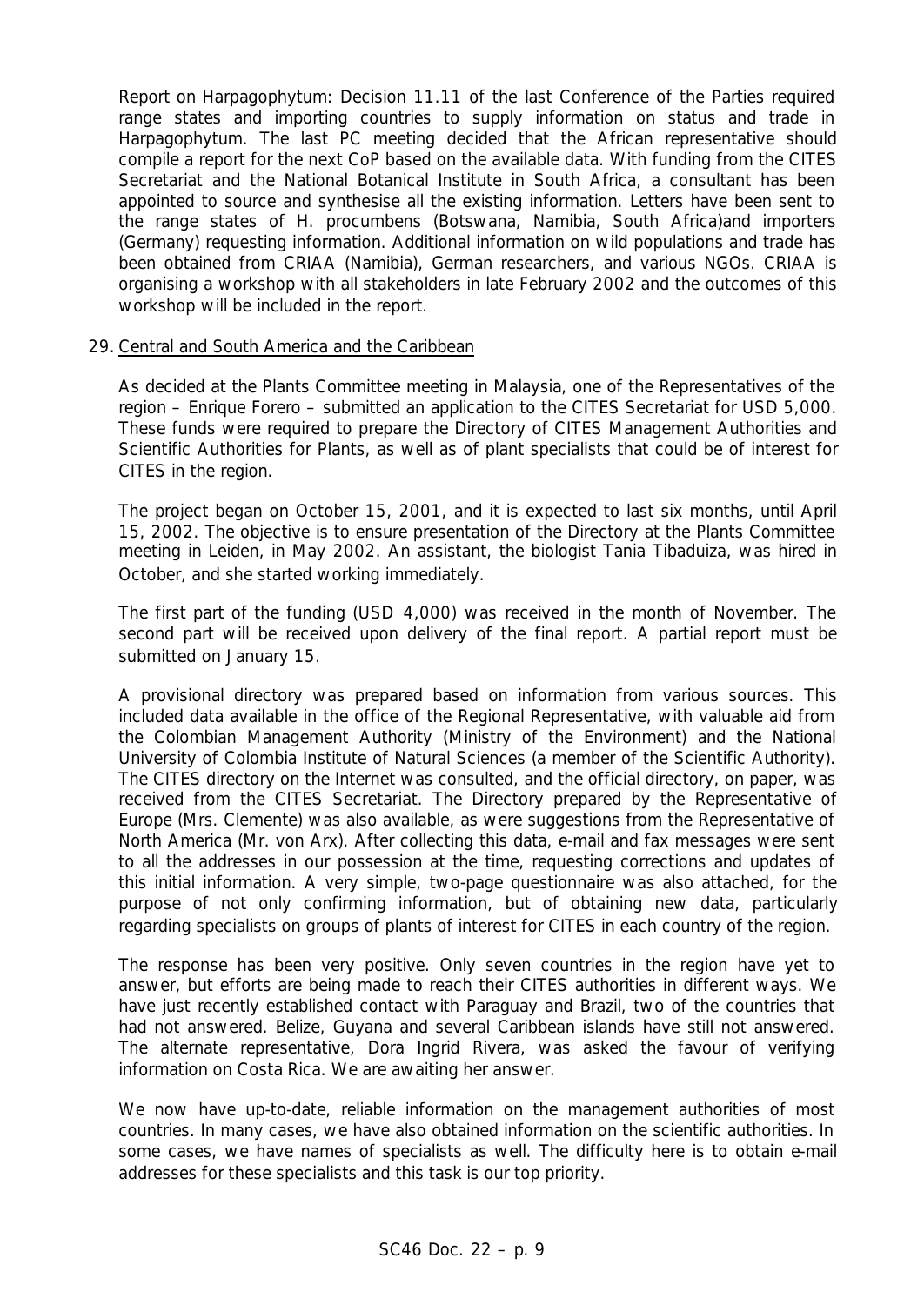We consider that by April 15, we shall have verified a large amount of information – nearly 90% – on management and scientific authorities. The percentage will be a bit lower for information on specialists.

The work is being done at the National University of Colombia Institute of Natural Sciences. We received support from the Colombian Academy of Exact, Physical and Natural Sciences for agile management of the funds granted by CITES. In this sense, the situation has been excellent.

# 30. North America

The Regional Directory has been updated.

- CITES Carnivorous Plant Checklist The final draft was circulated at Kew for another final round for comments.
- *Guaiacum sanctum* project PC10 determined that the study presented by the students of the University of Maryland should be continued. At the request of Mexico the students were asked to continue their work. The Secretariat provided funds donated by the Netherlands and the United States of America. The students worked closely with Mexico to carry out their study. Results will be available for discussion at PC11.
- Timber identification manual The U.S. Department of Agriculture/Animal and Plant Health Inspection Service and the U.S. Forest Service have provided funding to an effort led by Environment Canada to develop identification materials for tropical woods to be used by enforcement officers. The final document will be available soon. An interactive version on the Web should also be ready soon.
- One regional meeting was held in April 2001 as part of the North American *Trilateral Committee for Wildlife & Ecosystem Conservation and Management* (aka Trilateral Meeting) in which a "CITES Table" plays the role of a regional meeting. The presence of other "tables" such as migratory birds and Wetlands, Shared species, Biodiversity Information inter alia allow efficient interaction with other scientist when needed. All three Scientific Authorities as well as Management Authorities attended this meeting.
- Cactus delisting proposal The U.S. Scientific Authority analysed the potential implications of a proposal drafted by Switzerland to delist several morphologically distinct species of cacti. The results were shared within the region and with Switzerland.
- Orchidaceae Review PC10 established a Working Group to determine how to proceed with the review of the Orchidaceae. The U.S. Scientific Authority (Mr. Roddy Gabel) is conducting this project for the North American Region in collaboration with the American Orchid Society. Results will be discussed at PC11.
- Medicinal Plant Annotations Working Group PC10 established this Working Group to address specific recommendations identified in document PC10.8.4. The U.S. Scientific Authority coordinated input from Working Group members and will present a document on this subject for discussion at PC11.
- *Taxus wallichiana* review PC10 requested the United States and China to conduct a review of the conservation status of this species. The United States has focused on this and related Asian species in the genus due to taxonomic uncertainties yet to be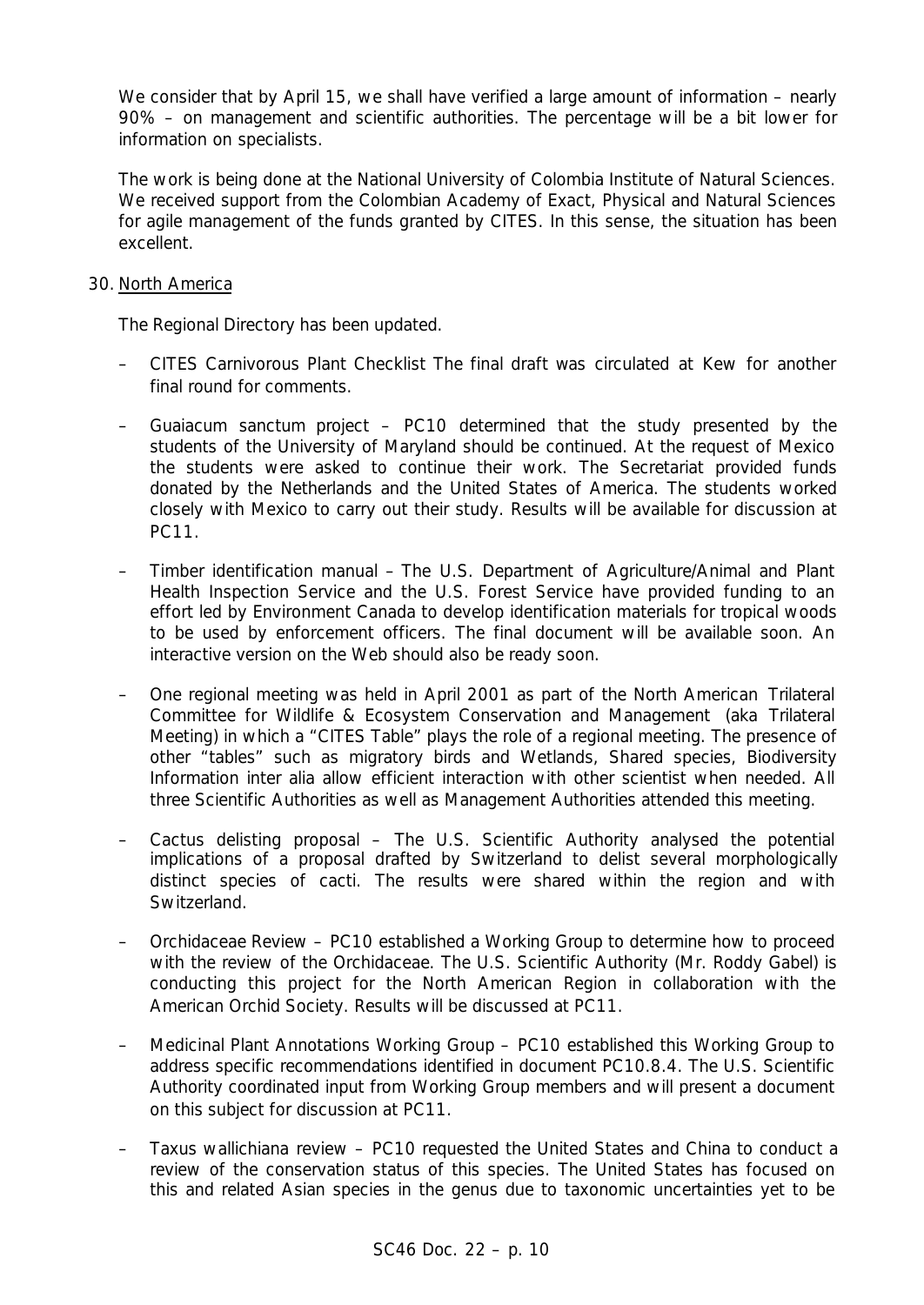resolved by the Nomenclature Committee. The results will be presented for discussion at PC11.

- Request for information On June 12, 2001, the U.S. Scientific Authority officially requested information and recommendations from the public on species to consider for changes to the CITES Appendices at the next COP. Comments must be received before August 13, 2001. A summary of the plant species specifically identified in this notice will be presented at PC11. Many species that range into Canada and/or Mexico are included.
- European Regional Meeting At the invitation of the European Regional Representative, the United States (Ms. Lyke) attended the IV European Regional Meeting on CITES Plant Issues held in Turkey in April 2001. This occasion offered an opportunity to share information with European Parties and the Secretariat and enhanced our understanding of the bulb trade from Turkey.

Among many other projects, in-depth work on the status of Mexican cacti – especially with extensive field trips - has been conducted during this term and will continue in the future. The projects are in many cases aimed at issues directly related to the work of the Plants Committee (delisting of Opuntioids; Review of App. I Cacti). In other cases, financial constrains dictate the scope of a research as it is the case with the review of some native populations of cacti where the first group of taxa chosen are located at a reasonable distance from Mexico City. Further investigations will cover more distant regions.

Also the project on *Guaiacum* conducted field work in Mexico and the results will be presented during the meeting.

A great deal of efforts were put into taking over the new Scientific Authority Office of Canada. A great attention has been given to the Network of other Scientific Authorities in Canada such as the Provinces and Territories, the Department of Fisheries and Ocean; the Canadian Forest Service, as well as Enforcement agencies. Education and training was provided through a PowerPoint presentation – based on the one available on the CITES website. It features a core of general information on CITES and more specifically on the implementation in Canada and a special section was added to show specific issues or requirements depending on the interlocutors.

A working group was also created to update the information available on the Internet about CITES in Canada. A new Website will be designed during the summer and should be available for this fall at www.cites.ec.gc.ca. One of the major features will be the consultation process for the next CoP and the availability for permit applications online (later all the permitting process shall be online).

Work is also ongoing on the checklist of the Canadian native species listed in CITES. This list does include both plants and animals. On the plant side only 4 families are represented with 100+ taxa. However, two families Ranunculaceae *(Hydrastis canadensi*s) and Araliaceae *(Panax quinquefoliu*s) – both medicinal plants - have only one representative each. Cactaceae (approx.5 sp. All App. II) and even more so Orchidaceae (78-100+ sp. depending on taxonomy; all App. II) share the bigger amount of taxa. Assessment of the threat level is available, but data on trade of most of those is still missing.

# 31. Asia

Malaysia did a splendid job of organizing the XI Plants Committee meeting. This allowed for participation by a good number of observers from Parties in the region.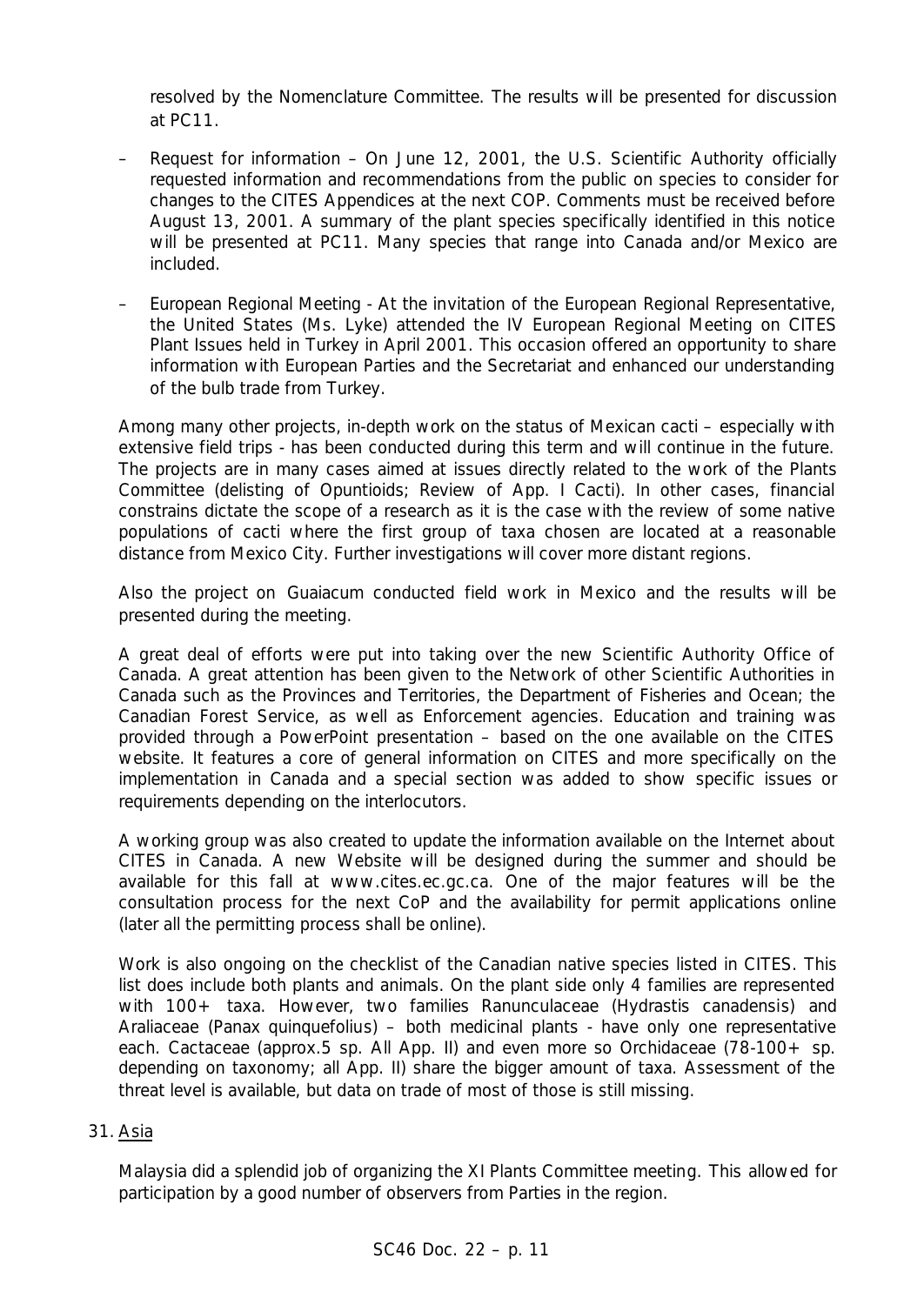The regional directory for Asia is finished. It was presented and distributed at the XI Plants Committee meeting.

Mr. Shaari has worked very actively on the problems that have arisen out of listing ramin in Appendix III. He had consultations with Singapore, Indonesia and TRAFFIC on this matter. Mr. Shaari also brought up CITES Plants issues at various meetings of a regional nature, such as: 4th ASEAN (Medicinal Plants Group); 3<sup>rd</sup> meeting on Research and Development of Forestry Products, and the 4th Meeting of Forestry Officers.

Mr. Sing has been in contact with 14 of the 21 countries for which he is responsible within the Asian region. He reported, at the X Plants Committee meeting, on the completion of the Indian Plants Identification Handbook.

# 32. Europe

The European Parties work actively regarding CITES Plants issues. The following activities may be mentioned:

- Revision of the Appendices
- The Significant Trade Process
- Issues Dealing with Medicinal Plants
- Evaluation of Tree Species
- Courses in Several Countries Addressed to Enforcement Bodies
- Participation in the Criteria Working Group
- Checklists

The Regional Directory has been continuously updated, and has been included in the WebPages of the University of Cordoba:

http://www.uco.es/organiza/servicios/jardin/ingles/address/marcdirec.htm

The European Representatives will send the information contained in the Directory to the Secretariat in order to be included on the Secretariat Web site

Fourth European Regional CITES meeting of Management, Scientific and other authorities involved in CITES plants issues (Menemen, Izmir, Turkey, 24 – 27 April, 2001). Participants: European Representatives (M. Clemente, J. De Koning); Alternate Representatives (H. Werblan-Jakubiec, D. Supthut) and 44 Participants -SAs or MAs- from 14 countries (Austria, Czech Republic, Estonia, Germany, Ireland, Italy, Norway, Poland, Slovenia, Spain, Switzerland, The Netherlands, Turkey, United Kingdom); European Union-Commission; United States of America (invited as observer); CITES Secretariat.

The Representatives deeply thank Turkey for the excellent organization of this meeting.

Recommendations from the Fourth regional meeting:

- that the CITES Authorities in the Region provide the European Representatives with any relevant information for the update of the Directory of Management and Scientific Authorities in the European Region.
- that the European Representatives send the information contained in the Directory to the Secretariat in order to be included on the Secretariat Web site.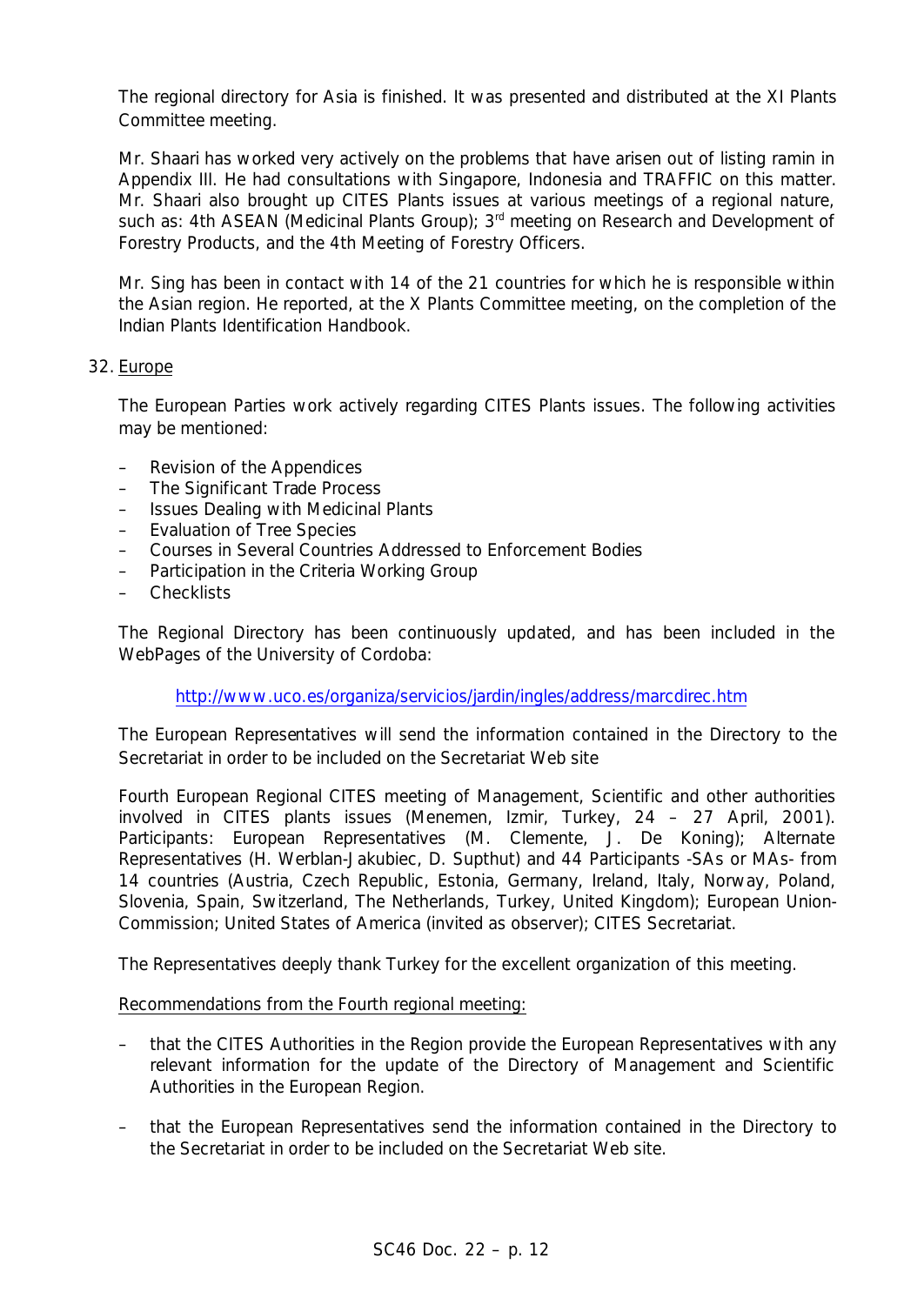- that the European Commission make information available on prices of permits in the various Member States of the European Union and information regarding general stricter measures in the European Union to all non-European Union countries within the Region.
- that Parties in the Region provide information and training to registered scientific institutions on how to use the labelling system.
- at the next European Regional meeting one of the agenda items will be a discussion on confiscations in the various European countries through written presentations by each country.
- that national Management and/or Scientific Authorities in the Region prepare a written report on the rescue centres in their country to be presented at the next European Regional meeting. The report should include details on:
	- The mechanisms for compensation of costs (material, space, maintenance of staff) for rescue centres.
	- Ownership of the confiscated plants.
	- Ownership of the artificially propagated offspring of confiscated material.
	- Ownership of the right to commercialise confiscated plants and their artificially propagated offspring (e.g. by using them in exhibitions or selling the offspring).
	- The regulations which allow the transfer of confiscated plants and/or their offspring to other rescue centres in other countries with better facilities for artificial propagation of the corresponding taxon.
	- The solutions for CITES-CBD problems occurring for gardens keeping confiscated post-CBD plants (e.g. regarding property rights and benefit sharing).
- that the CITES Authorities in the Region inform their amateur societies about CITES related provisions included in their national legislation and/or the EU CITES Regulation.
- that Parties in the Region formulate proposals on capacity building to the Secretariat after needs assessments.
- that Parties in the Region are encouraged to seek funding to support these proposals.
- that the Management and Scientific Authorities in the European Region send the UK Scientific Authority information, articles and suggestions for the CITES News - Plants.
- that the Management and Scientific Authorities in the European Region send CITES Secretariat information, articles and suggestions for CITES World.
- that the UK Scientific Authority and Irish Scientific Authority proceed with the proposal for the preparation of a European Orchid Checklist, to the European Commission and other appropriate institutions in order to obtain funding.
- that all Parties in the Region continue to provide the DE Scientific Authority with information on, and samples of, parts and derivatives of CITES medicinal plants that have been detected in trade.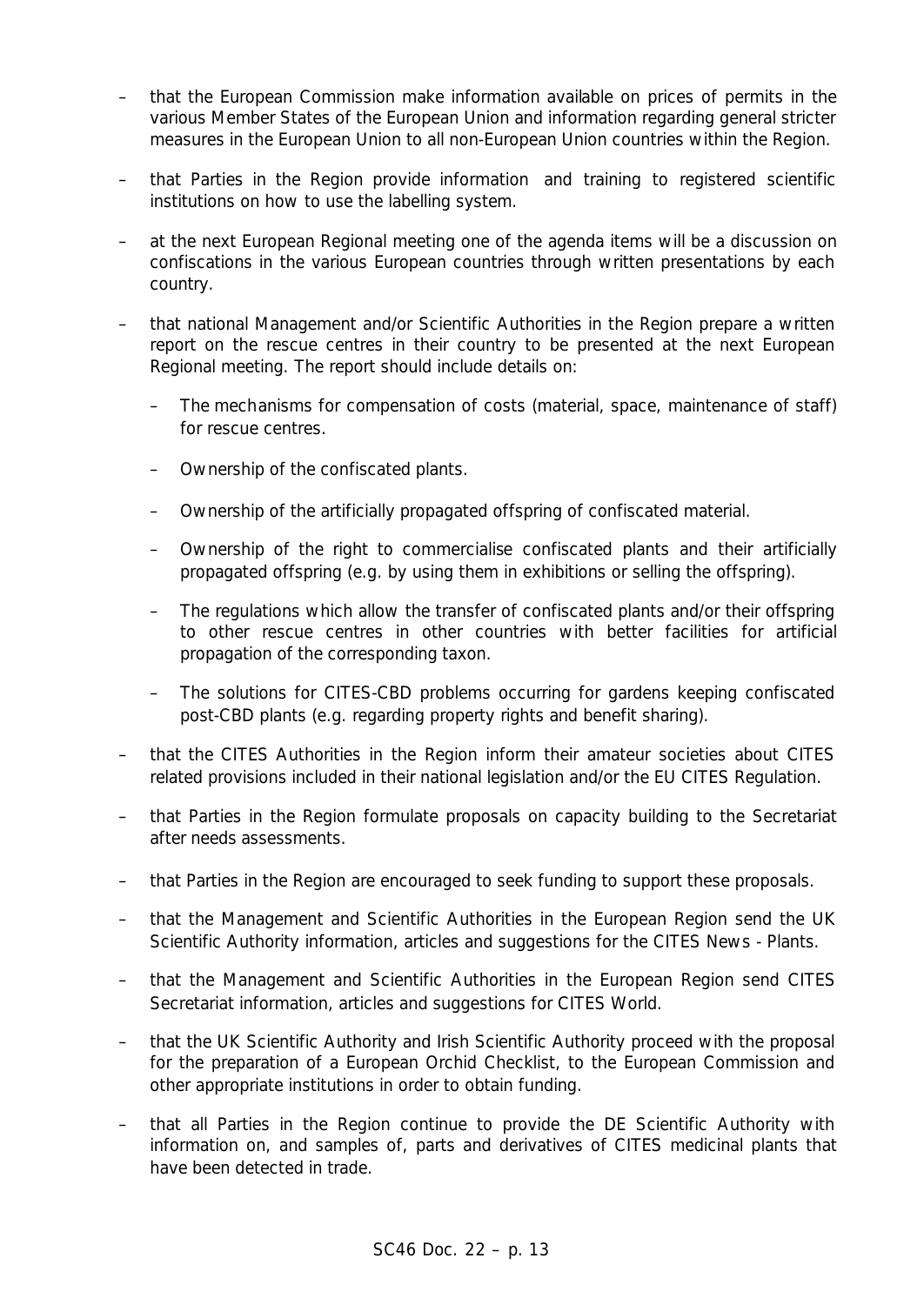- that the Parties of the Region consider Notification to the Parties number 1999/26 on 'Trade in plants for medicinal purposes' and provide additions and corrections to the checklist to the Secretariat. An updated Notification that will then be transmitted by the CITES Secretariat to the Parties early next year.
- that Parties in the Region take note, whenever relevant to their country, the recommendations of the TRAFFIC report on the Conservation, Use and Trade in Europe's Medicinal and Aromatic plants.
- that Parties to the best extent possible, provide a written report on trade in medicinal plants in their country at the next European Regional meeting.
- that Parties in the region inform the European Commission if they have any ideas on Non-CITES species that could require an Annex D listing (Monitoring on entry into the European Union by means of an import declaration).
- that the Austrian Scientific Authority continues with the preparation of the *Bulbophyllum* checklist and seeks additional funding from appropriate organisations.
- that the Management and Scientific Authorities in the European Region send the UK Scientific Authority any suggestions or images that will assist with the development of the slide pack project.

Following discussion of the CITES Strategic Plan it was decided that for:

- that Scientific Authorities of Eastern European countries send contact information regarding botanical experts within the country to Ms Hanna Werblan-Jakubiec (PO-SA) and that the Scientific Authorities of Western European countries send contact information regarding botanical experts within the country to Mr Jan de Koning (E. Rep).
- that the two European Representatives will produce a list of botanical experts for distribution within the Region, subject to the approval of the Parties.
- to facilitate the review process, countries preparing proposals are invited to enter into contact with the European Representative. The European Representative will contact the Regional Representative of the Range State concerned if necessary.
- Parties should communicate information on any relevant innovative technologies to the Secretariat to assist with better implementation of the Convention.
- all Scientific Authorities in the Region should participate actively at scientific meetings and conferences, and encourage participation in CITES issues by the scientific community and report on these activities at the next European Regional meeting.

# 33. Oceania

The Representative prepared a regional report and an updated version of the Oceania Directory prior to the 11th Plants Committee meeting.

A report from the 11th PC meeting was prepared and distributed to all regional parties and plant experts in the region. The report highlighted:

– progress with *Aquilaria* and Agarwood trade